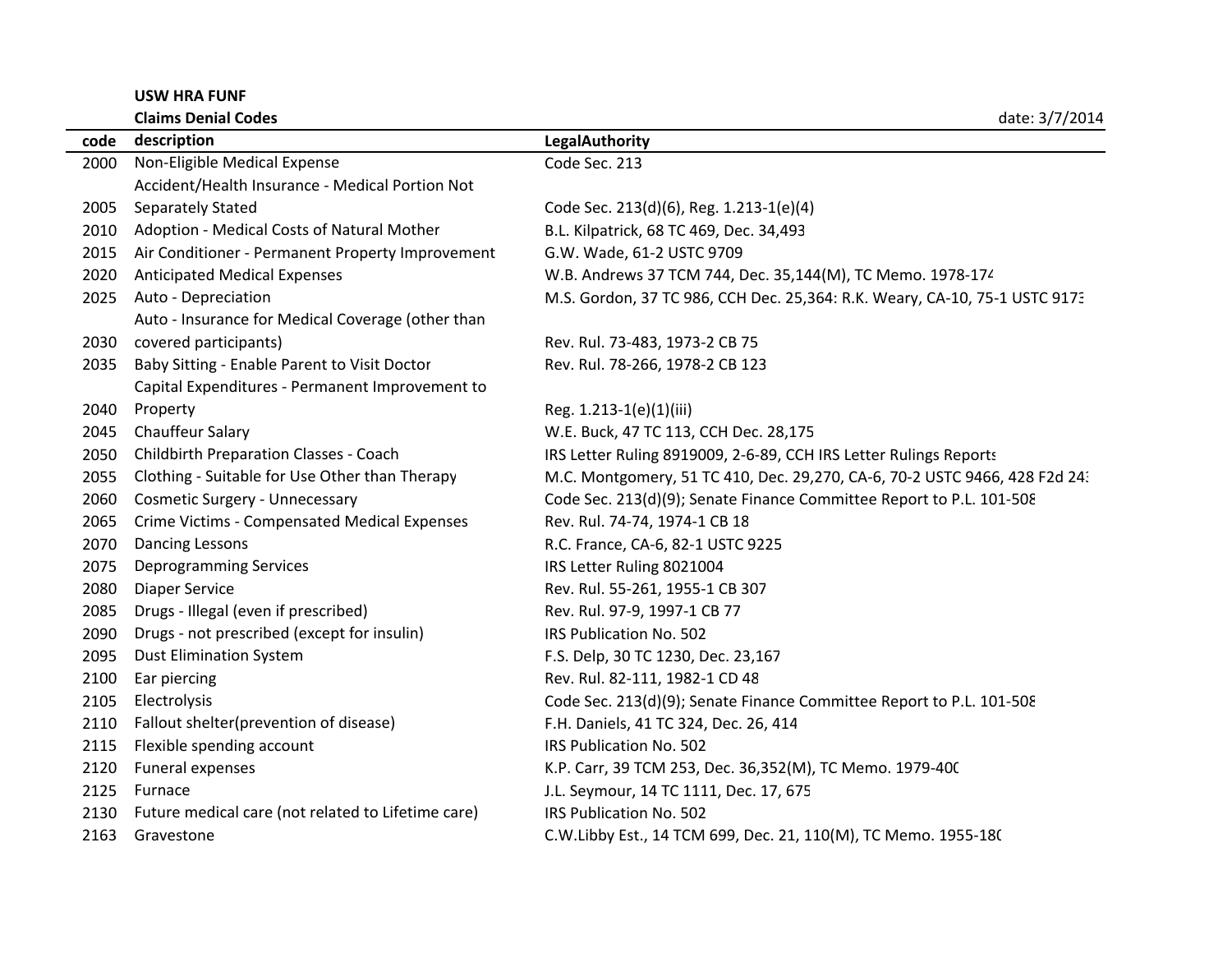| code | description                                                                                         | LegalAuthority                                                                          |
|------|-----------------------------------------------------------------------------------------------------|-----------------------------------------------------------------------------------------|
| 2140 | Hair transplants (surgical)                                                                         | Code Sec. 213(d)(9); Senate Finance Committee Report to P.L. 101-508                    |
| 2145 | Health club dues - not related to medical condition                                                 | Rev. Rul. 55-261, 1955-1 CB 307                                                         |
| 2150 | Health coverage tax credit                                                                          | IRS Publication No. 502                                                                 |
| 2155 | Household help                                                                                      | IRS Publication No. 502                                                                 |
| 2160 | Hygienic supplies                                                                                   | Reg. 1.213-1(e)(2); O.G. Russell, 12 TCM 1276, Dec. 19, 973(M)                          |
| 2165 | Insurance - Life insurance policies                                                                 | IRS Publication No. 502                                                                 |
| 2170 | Insurance - Guarantedd payment when hospitalized                                                    | IRS Publication No. 502                                                                 |
| 2175 | Insurance - premium for loss of income                                                              | Reg. 1.231-1(e)(4)                                                                      |
| 2180 | Insurance - loss of life, limb, sight                                                               | Reg. 1.231-1(e)(4)                                                                      |
| 2185 | Laetrile (prescribed)                                                                               | Rev. Rul. 97-9, 1997-1 CB 77                                                            |
| 2190 | Legal expenses - divorce upon medical advice                                                        | J.H. Jacobs, 62 TC 813, Dec. 32, 773                                                    |
| 2195 | Lodging - care not provided in hospital/outpatient facility A.L. Polyak, 94 TC 337, CCH Dec. 46,443 |                                                                                         |
| 2200 | Marriage counseling                                                                                 | Rev. Rul. 75-319, 1975-2 CB 88                                                          |
| 2205 | Maternity clothes                                                                                   | Rev. Rul. 55-261, 1955-1 CB 307                                                         |
| 2210 | Medical savings accounts (MSA)                                                                      | IRS Publication No. 502                                                                 |
| 2215 | Nursing for normal baby                                                                             | IRS Publication No. 502                                                                 |
| 2220 | <b>Nutritional supplements</b>                                                                      | IRS Publication No. 502                                                                 |
| 2225 | Operations - illegal                                                                                | Reg. 1.213-1(e)(1)(ii)                                                                  |
| 2230 | Personal use items                                                                                  | IRS Publication No. 502                                                                 |
| 2235 | Residence (loss of sale, move medically recommended)                                                | Rev. Rul. 68-319, 1968-1 CB 92                                                          |
| 2240 | Scientology (audits / processing)                                                                   | D.H. Brown, CA-8, 75-2 USTC 9718, 523 F2d 365, affg 62 TC 551, Dec. 32,701; Rev. Rul. 7 |
| 2245 | Self-help (medical)                                                                                 | B. Doody, 32 TCM 547, Dec. 32,006(M), TC Memo. 1973-126                                 |
| 2250 | Spiritual guidance                                                                                  | M. Miller, 40 TCM 243, Dec. 36,911(M), TC Memo. 1980-136                                |
| 2255 | Swimming lessons                                                                                    | IRS Publication No. 502                                                                 |
| 2260 | Tattoos                                                                                             | Rev. Rul. 82-111, 1982-1 CB 48                                                          |
| 2265 | Teeth (whitening)                                                                                   | Rev. Rul. 2003-57, I.R.B. 2003-22                                                       |
| 2270 | Toilet articles                                                                                     | O.G. Russell. 12 TCM 1276, Dec. 19, 973(M)                                              |
| 2275 | Trips (general health improvement)                                                                  | Reg. 1.213-1(e)(1)(iv)                                                                  |
| 2280 | Vacations (health restorative)                                                                      | Reg. 1.213-1(e)(1)(iv), Rev. Rul. 57-130, 1957-1 CB 108                                 |
| 2285 | Vacuum cleaner (alleviation of dust allergy)                                                        | Rev. Rul. 76-80, 1976-1 CB 71                                                           |
| 2290 | Veterinary fees                                                                                     | IRS Publication No. 502                                                                 |
| 2295 | Weight loss program - improve appearance, prescribed                                                | Rev. Rul. 79-151, 1979-1 CB 116; IRS Publication 502                                    |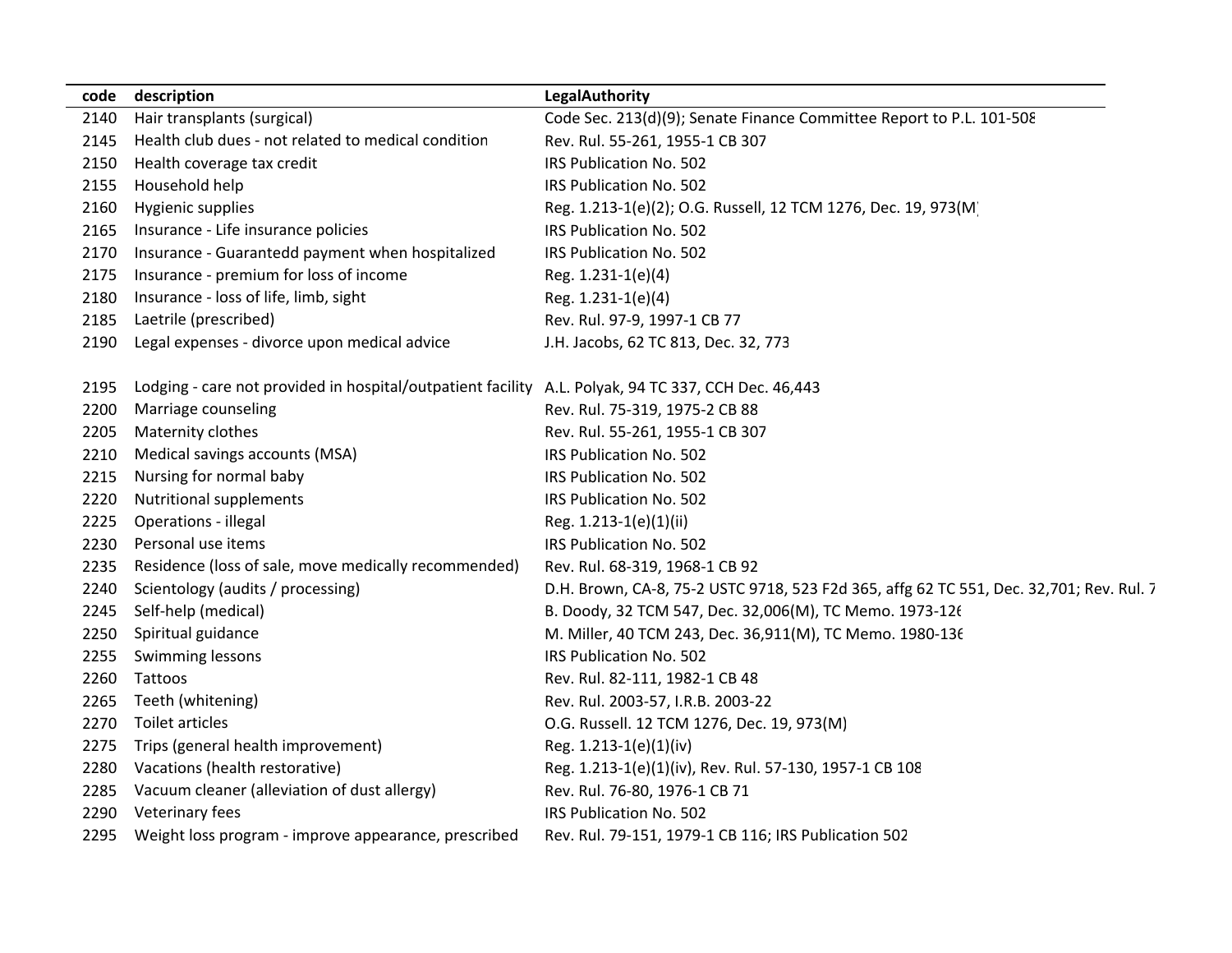| code | description                                                 | <b>LegalAuthority</b>                              |
|------|-------------------------------------------------------------|----------------------------------------------------|
| 8888 | See description field                                       |                                                    |
| 9056 | Amount paid by primary insurance not provided.              | <b>Fund Administrative Practice</b>                |
| 9016 | Supporting documentation insufficient                       | <b>Fund Administrative Practice</b>                |
|      | Date of service not indicated on supporting                 |                                                    |
| 9000 | documentation                                               | <b>Fund Administrative Practice</b>                |
| 9001 | Rehn and Associates Denied Claim                            | Rehn and Associates Administration                 |
|      |                                                             |                                                    |
| 9005 | Date of Service prior to effective date of plan of benefits | <b>Summary Plan Description</b>                    |
| 9010 | Participant's available balance is zero                     | <b>Summary Plan Description</b>                    |
| 9015 | Supporting documentation provided not itemized              | <b>Summary Plan Description</b>                    |
| 9020 | Supporting documentation not provided                       | <b>Summary Plan Description</b>                    |
| 9025 | Participant's total balance is zero                         | <b>Summary Plan Description</b>                    |
| 9030 | Duplicate claim(s)                                          | <b>Summary Plan Description</b>                    |
| 9035 | Unsubstantiated dependent(s)                                | <b>Fund Administrative Practice</b>                |
| 9040 | Ineligible dependent                                        | <b>Summary Plan Description</b>                    |
| 9045 | Expense(s) has not been incurred                            | <b>Summary Plan Description</b>                    |
| 9050 | Third party service provider's ACH information invalid      | <b>Fund Administrative Practice</b>                |
| 9060 | No documentation of medical need from doctor                | IRS Publication No. 502                            |
| 9065 | Paid by insurance provider                                  | IRS Publication No. 502                            |
| 9070 | Recoupment of previously overpaid claim                     | <b>Summary Plan Description</b>                    |
| 9075 | Reimbursement not requested by participant                  | Participant Claim Form                             |
| 9080 | Signature needed on claim form                              | <b>Summary Plan Desription</b>                     |
| 2176 | Insurance - Premiums paid pretax                            | IRS Revenue Ruling 2002-3; IRS Publication No. 502 |
| 9081 | Receipt illegible                                           | <b>Summary Plan Description</b>                    |
| 9057 | Amount paid by secondary insurance not provided             | <b>Fund Administrative Practice</b>                |
|      | Supporting documentation does not indicate the amount       |                                                    |
| 9055 | paid by insurance.                                          | <b>Fund Administrative Practice</b>                |
| 9082 | Need change of address form                                 | <b>Fund Administrative Practice</b>                |
| 2196 | Lodging - Limited to \$50 per night/per person              | Code Sec. 213(d)(2)                                |
| 9083 | Receipt must be received within 15 months of service.       | <b>Summary Plan Description</b>                    |
| 9031 | Patient name not on documentation                           | <b>Summary Plan Description</b>                    |
| 9084 | Interest/Finance charges are not illegible expenses         | IRS Publication No. 502                            |
| 9085 | Math error in Total Unreimbursed Medical Expenses           | <b>Fund Administrative Practice</b>                |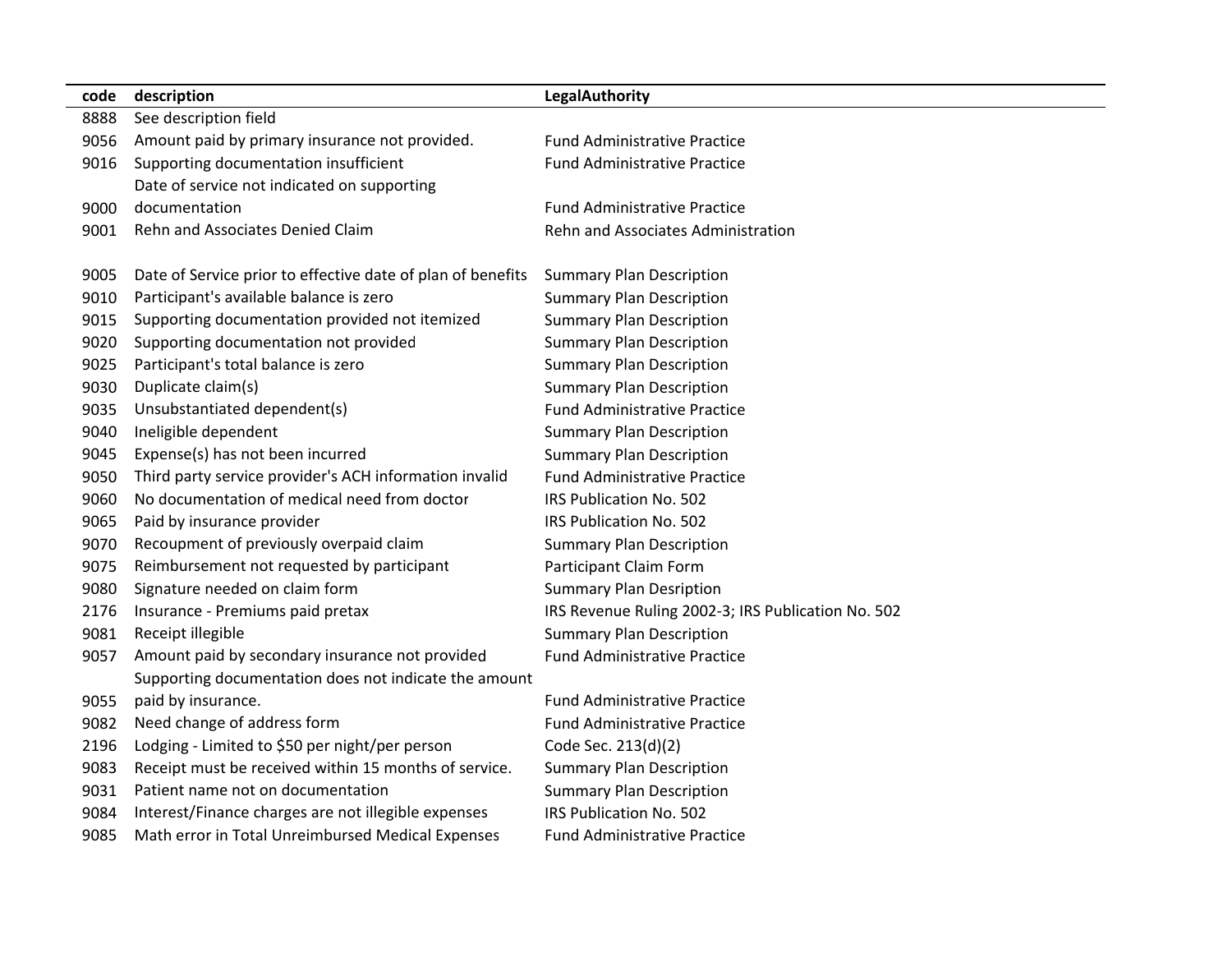| code | description                              | <b>LegalAuthority</b>               |
|------|------------------------------------------|-------------------------------------|
| 9086 | Balance forward - need detail of service | IRS Publication No. 502             |
| 9017 | Need Info why insurance not paid         | <b>Summary Plan Desription</b>      |
| 9032 | Need provider information                | <b>Summary Plan Desription</b>      |
| 9087 | NO DIRECT DEPOSIT INFO SET UP            | <b>Fund Administrative Practice</b> |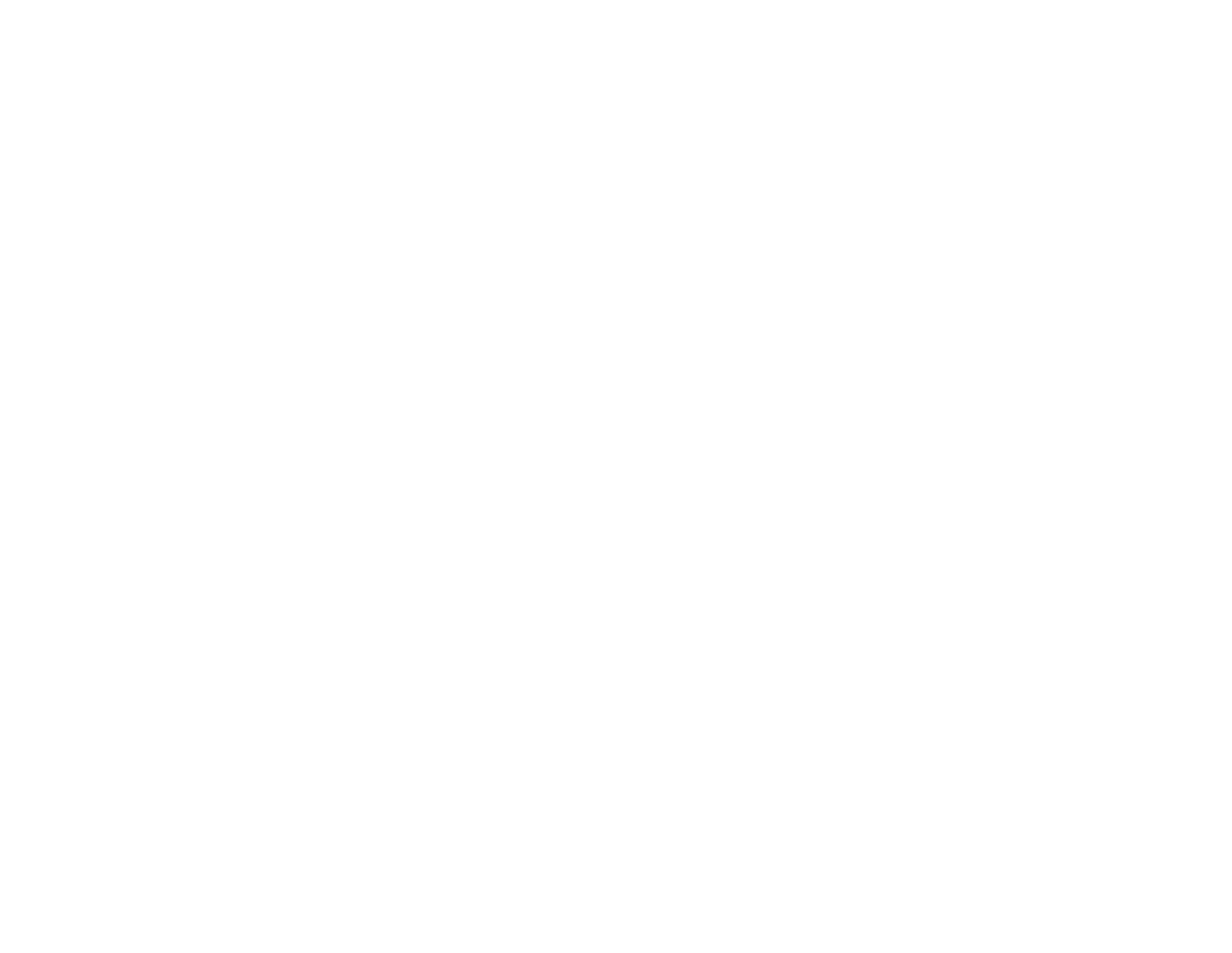78-190, 1978-1 CB 74